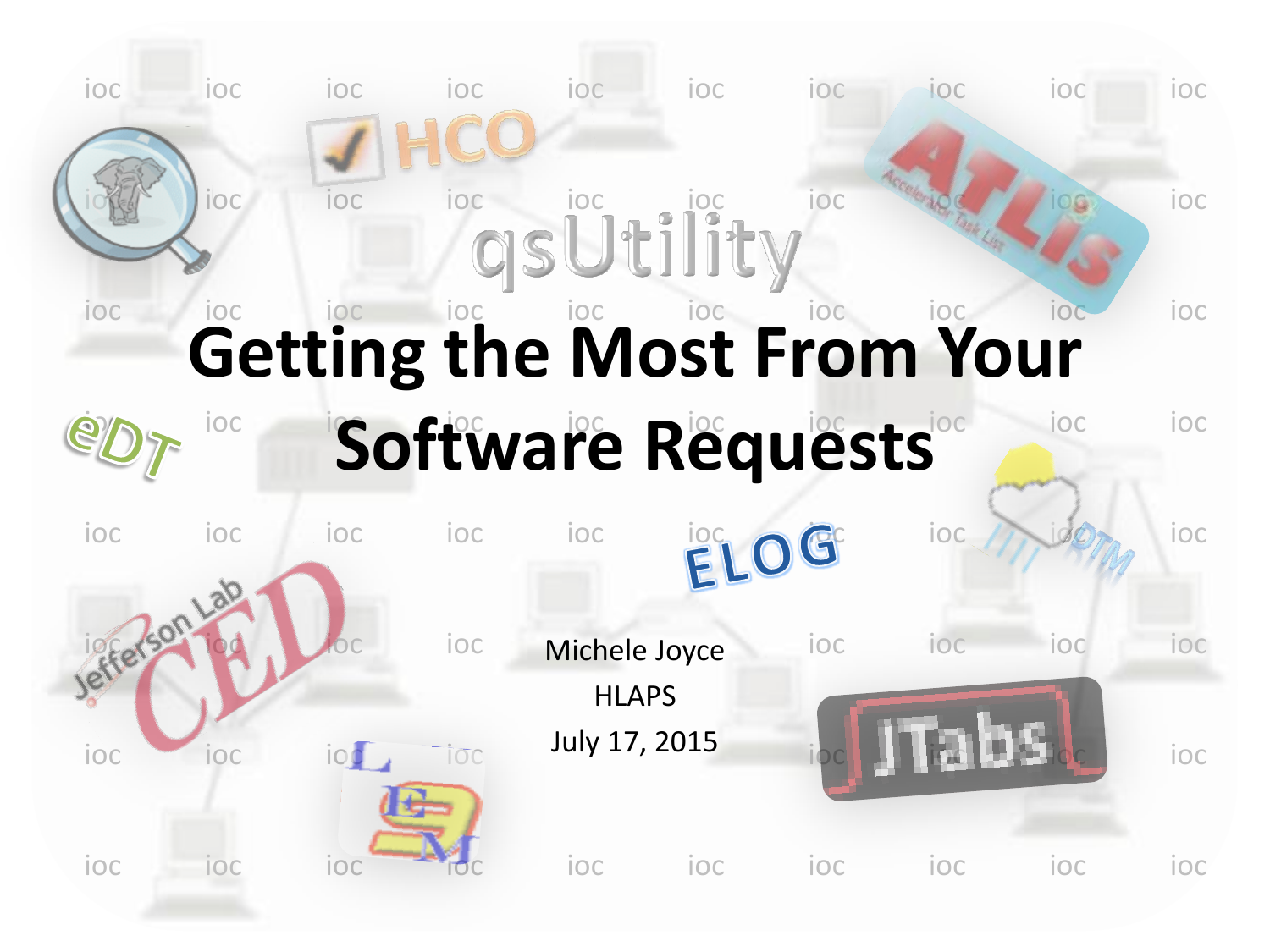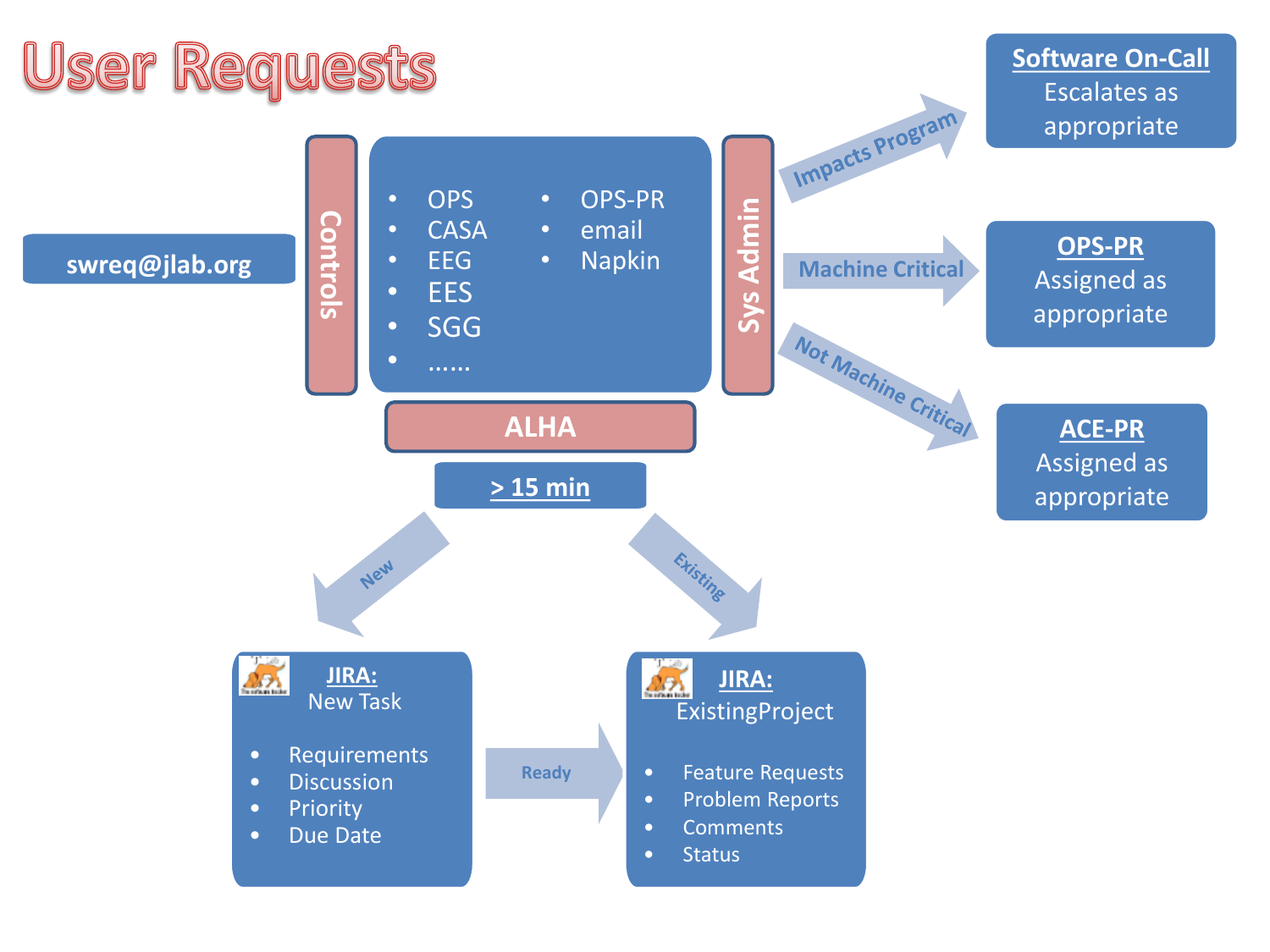#### **AHLA Project Status**

|                                                      | $\ddot{\mathbf{y}}$ OPS - Accelerator Division $\times \mathbf{X}$ Create a project - JIRA 6.1 - $\times +$ |                                                         |                                                                                   |                                                                                                 |                                                       |
|------------------------------------------------------|-------------------------------------------------------------------------------------------------------------|---------------------------------------------------------|-----------------------------------------------------------------------------------|-------------------------------------------------------------------------------------------------|-------------------------------------------------------|
| ←<br>https://jira.acc.jlab.org/secure/Dashboard.jspa |                                                                                                             | C <sup>o</sup> Search<br>$\triangledown$ C <sup>i</sup> |                                                                                   |                                                                                                 | ☆<br>自                                                |
|                                                      | A Most Visited C Getting Started S Latest Headlines T AHLA M Gmail - Images in "Ha T Certified Apps         |                                                         |                                                                                   |                                                                                                 |                                                       |
| Dashboards -<br>2.71                                 | Projects $\sim$<br><b>Create issue</b><br>$Issues$ –                                                        |                                                         |                                                                                   | Q Quick Search                                                                                  | @ -                                                   |
| Screen generators<br>Data Sources                    | <b>OPS</b>                                                                                                  |                                                         |                                                                                   | Edit Layout<br>+ Add Gadget                                                                     | $\ddot{\Omega}$ Tools $\sim$                          |
| <b>Beam Applications</b>                             | <b>Favorite Filters</b>                                                                                     | <b>Projects</b>                                         |                                                                                   | <b>Projects</b>                                                                                 |                                                       |
| <b>CED</b>                                           | <b>Beam Applications</b><br>397                                                                             | <b>Beam applications</b>                                |                                                                                   | <b>EDM screen generators</b>                                                                    |                                                       |
| <b>General libraries</b>                             | <b>SCREEN GENERATORS</b><br>22<br>Create Filter   Manage Filters                                            | Beam Energy Monitor (BEM) L v V v                       |                                                                                   | <b>BEM</b> screen<br>generator (BEMEDM)                                                         | $\boxed{\text{m}}$ $\bullet$ $\blacksquare$ $\bullet$ |
| Dashboard                                            |                                                                                                             | <b>C</b> Energy locks (ELK)                             | $\mathbb{H}$ - $\top$ -                                                           | Lead<br>Christopher J. Slominski                                                                |                                                       |
| <b>JTabs</b><br>Mya                                  | <b>Issues in progress</b>                                                                                   | <b>/ Fast optics (FOPT)</b>                             | $\boxed{\text{m}}$ + $\boxed{\text{m}}$ +                                         | BLM Master screen<br>generator (BLMMASTER)                                                      | $\boxed{\text{m}}$ + $\boxed{\text{r}}$ +             |
| Other                                                | $P +$<br><b>Summary</b><br>T.<br>Key                                                                        | ← Harp analysis API (HAPI)                              | $\boxed{\text{m}}$ + $\top$ +                                                     | Lead<br>Michele Joyce                                                                           |                                                       |
| <b>System Tools</b>                                  | ි<br>BLMMASTER-11<br>÷.<br>modify macro for<br>individual BLMS                                              | / Harp analysis tool (HAT)                              | $\boxed{\text{th}}$ $\rightarrow$ $\boxed{\text{}}$ $\rightarrow$                 | <b>BLM</b> screen<br>overview (BLMSO)<br>Michele Joyce<br>Lead                                  | $\boxed{\text{m}}$ + $\boxed{\text{m}}$ +             |
| <b>FSD</b><br><b>OPS</b>                             | 1-1 of $1$<br>m.                                                                                            | / Linac energy fudge<br>factors (FUDGEIT)               | $\boxed{\text{th}}$ $\rightarrow$ $\boxed{\text{}}$ $\rightarrow$                 | <b>Box Supply Details screen</b><br>generator (BSDSG)                                           | $\boxed{\text{m}}$ + $\top$ +                         |
|                                                      |                                                                                                             | √ Linac Energy                                          | $\mathbb{H}$ + $\mathbb{T}$ +                                                     | Lead<br>Michele Joyce                                                                           |                                                       |
|                                                      |                                                                                                             | Management (LEM)<br>√ LINAC Energy Management [L] ▼ ▼ ▼ |                                                                                   | Box supply magnet screen $[\underline{\mathfrak{m}}] \star \top \star$<br>generator (BOXSUPPLY) |                                                       |
|                                                      |                                                                                                             | (injector) (LEMI)                                       |                                                                                   | Michele Joyce<br>Lead                                                                           |                                                       |
|                                                      |                                                                                                             | <b>/</b> RF cavity phase<br><b>GUI (PHASEGUI)</b>       | $\left[\mathbf{1}\mathbf{1}\right]\mathbf{1}$ $\mathbf{1}\mathbf{1}$ $\mathbf{1}$ | BPM HCO spikes screen<br>generator (HCOSPIKES)<br>Michele Joyce<br>Lead                         | $\boxed{\text{m}}$ + $\boxed{\text{r}}$ +             |
|                                                      |                                                                                                             | RF Cavity Phaser (RFPHASE)                              | $[\n\mathbf{m}] \cdot \blacktriangledown \cdot$                                   | <b>BPM Live Display screen</b><br>generator (BLDSG)                                             | $\boxed{\text{m}}$ + $\top$ +                         |
|                                                      |                                                                                                             | S RF Cavity<br>recovery (RECOVER)                       | $\mathbb{H}$ $\mathbb{R}$ $\mathbb{R}$ $\mathbb{R}$                               | Lead<br><b>Terry Carlino</b>                                                                    |                                                       |
|                                                      |                                                                                                             | RF fault rate<br>analysis (RFTRIP)                      | $\boxed{\text{m}}$ + $\boxed{\text{m}}$ +                                         | BPM Offset screen<br>generator (BOSG)<br><b>Terry Carlino</b><br>Lead                           | $\boxed{\text{m}}$ + $\top$ +                         |
|                                                      |                                                                                                             |                                                         |                                                                                   | <b>BPM Pass Spikes screen</b><br>generator (BPSSG)<br>Marie Keesee<br>Lead                      | $\boxed{\text{m}}$ + $\top$ +                         |
|                                                      |                                                                                                             |                                                         |                                                                                   |                                                                                                 |                                                       |
|                                                      |                                                                                                             |                                                         |                                                                                   | BPM spikes screen<br>generator (BSSG)<br>Michele Joyce<br>Lead                                  | $\mathbb{H}$ $\mathbb{R}$ $\mathbb{R}$ $\mathbb{R}$   |
|                                                      |                                                                                                             |                                                         |                                                                                   |                                                                                                 |                                                       |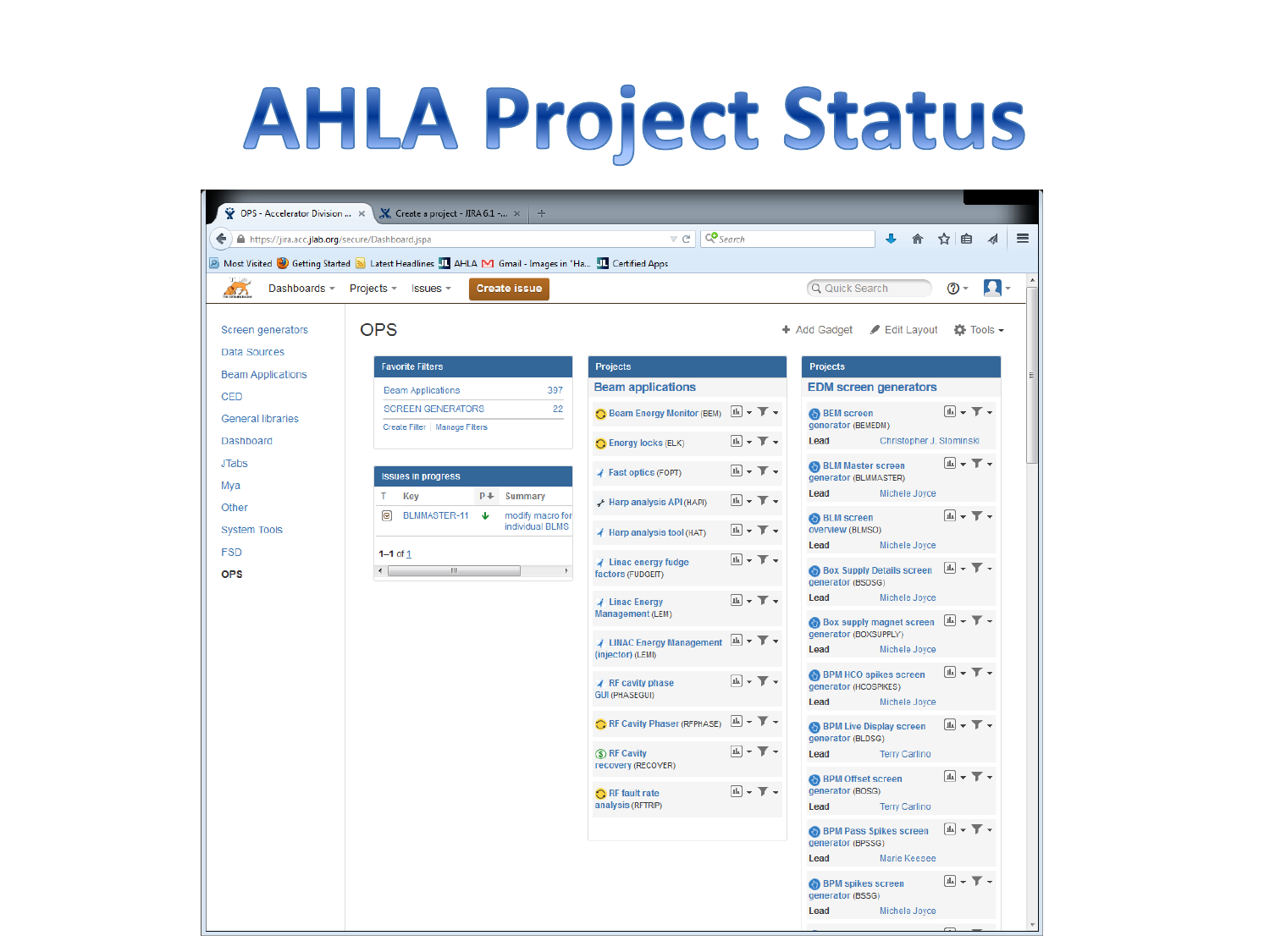# Requirements

#### **Proportional to scale of project**

- Minimum *i.e. screen/feature requests, Ops-PRs*
	- Clear description of problem to be solved.
	- Clear identification of specific tasks
	- Approximate due date.
- Medium *i.e. qsUtility, AutoQuad, ArcSteer*
	- In addition to the above:
	- Equations and exceptions
	- Priority (beam time?)
- Full *i.e. Alarm Handler, Jtabs, HCO*
	- Requirements document
	- **Functionality (vs implementation)**
	- Usability
	- Reliabilty
	- Speed constraints
	- Deadline constraints.
	- Use cases roles/stakeholders
- $-$  All  $-$ 
	- **Partner with developer to fulfill all requests.**
	- **Thorough, Early Information gets you a better product.**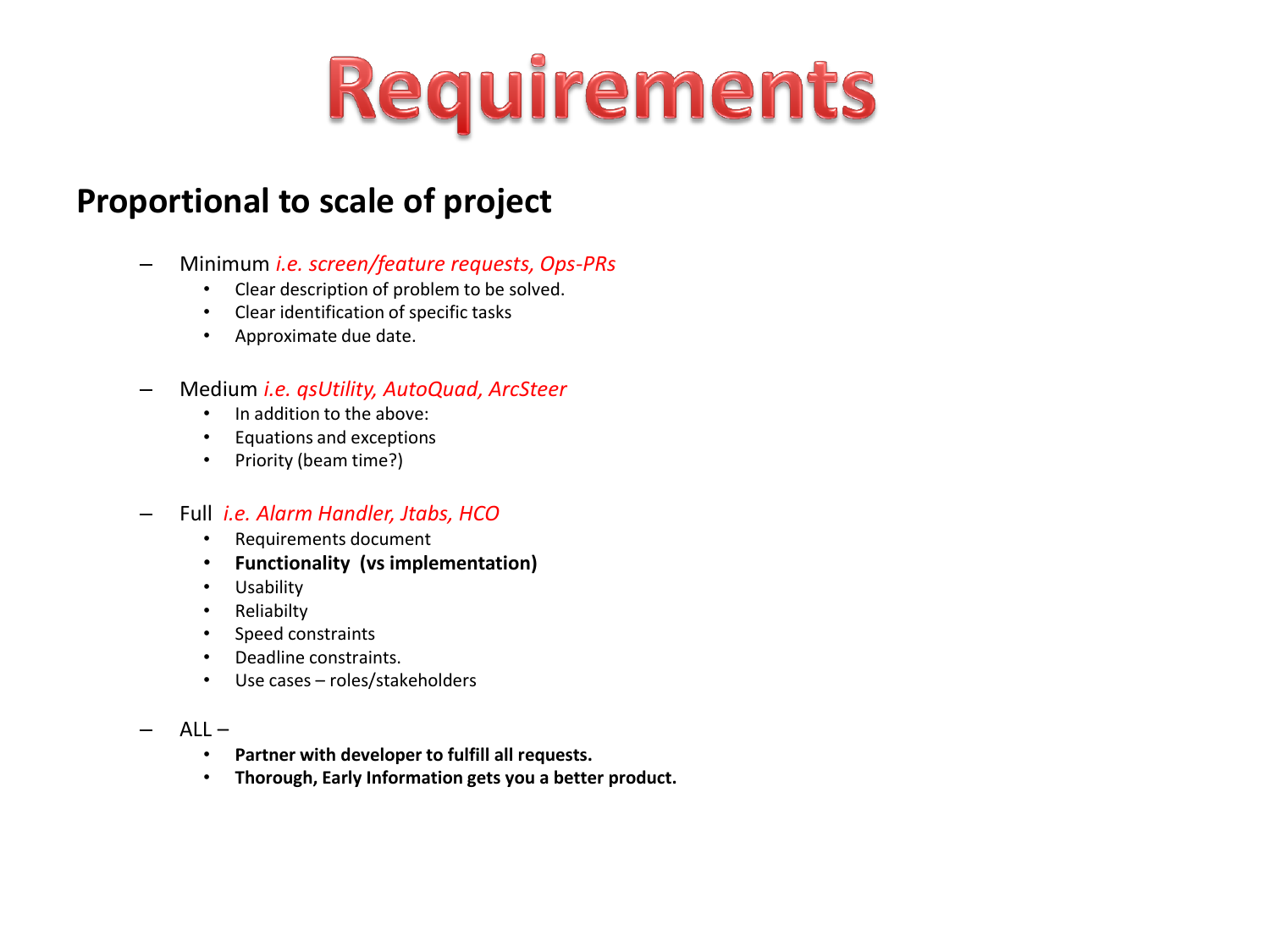# Problem Reports

- Screen captures
	- Errors
	- EDM screen
- Running conditions
- Computer name
- User
- How program launched (Jtabs, Monticello, xterm)
- Is the problem reproducible?
- Keep in mind: Problem reports may not be seen until a few days after
- Respond to requests for additional information